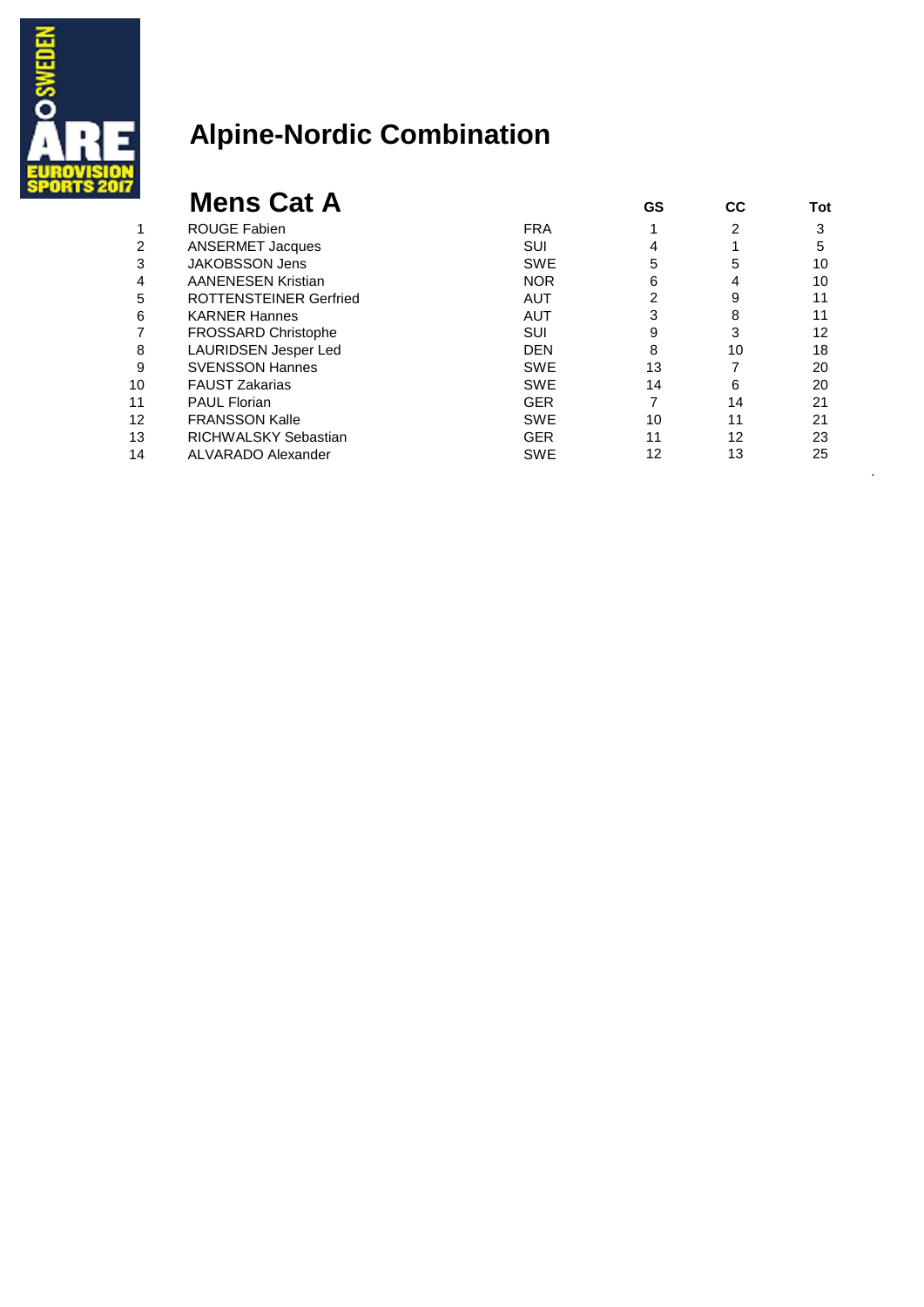

|    | <b>Mens Cat B</b>           |            | GS             | cc             | Tot |
|----|-----------------------------|------------|----------------|----------------|-----|
| 1  | <b>SENONER Leo</b>          | <b>ITA</b> | 1              | 7              | 8   |
| 2  | <b>TRIENDL Bernhard</b>     | <b>AUT</b> | $\overline{2}$ | 6              | 8   |
| 3  | <b>MARTI Marc</b>           | SUI        | 4              | 4              | 8   |
| 4  | <b>SCHEBEK Bernhard</b>     | <b>AUT</b> | 7              | 3              | 10  |
| 5  | <b>GEGOUT Benoit</b>        | <b>FRA</b> | 3              | 8              | 11  |
| 6  | <b>BANCHEREAU Pascal</b>    | <b>SUI</b> | 6              | 9              | 15  |
|    | <b>CLAIRFOND Jean-Luc</b>   | <b>FRA</b> | 5              | 11             | 16  |
| 8  | <b>FLATØY Ketil</b>         | <b>NOR</b> | 15             | 1              | 16  |
| 9  | <b>LARVAD Morten</b>        | <b>DEN</b> | 8              | 16             | 24  |
| 10 | <b>OVESEN Tom</b>           | <b>NOR</b> | 22             | $\overline{2}$ | 24  |
| 11 | <b>TUXEN Allan</b>          | <b>DEN</b> | 11             | 14             | 25  |
| 12 | <b>ANDRESEN Knut Reidar</b> | <b>NOR</b> | 14             | 12             | 26  |
| 13 | <b>FRELTOFT Peter</b>       | <b>DEN</b> | 16             | 10             | 26  |
| 14 | <b>ARALDI Fabrice</b>       | <b>SUI</b> | 21             | 5              | 26  |
| 15 | <b>BERGSTRÖM Peter</b>      | <b>SWE</b> | 12             | 18             | 30  |
| 16 | <b>STENSRUD Espen</b>       | <b>NOR</b> | 13             | 17             | 30  |
| 17 | <b>HAFJALL Henrik</b>       | <b>DEN</b> | 9              | 22             | 31  |
| 18 | <b>MOECKLI Bastien</b>      | <b>SUI</b> | 10             | 21             | 31  |
| 19 | GAY-GOLAY Jean-Michel       | SUI        | 20             | 13             | 33  |
| 20 | <b>LARSSON Per</b>          | <b>SWE</b> | 17             | 19             | 36  |
| 21 | MØRCK Jakob                 | <b>DEN</b> | 23             | 15             | 38  |
| 22 | <b>MATTSSON Stefan</b>      | <b>SWE</b> | 19             | 20             | 39  |
| 23 | SJÖLUND Peter               | <b>SWE</b> | 18             | 23             | 41  |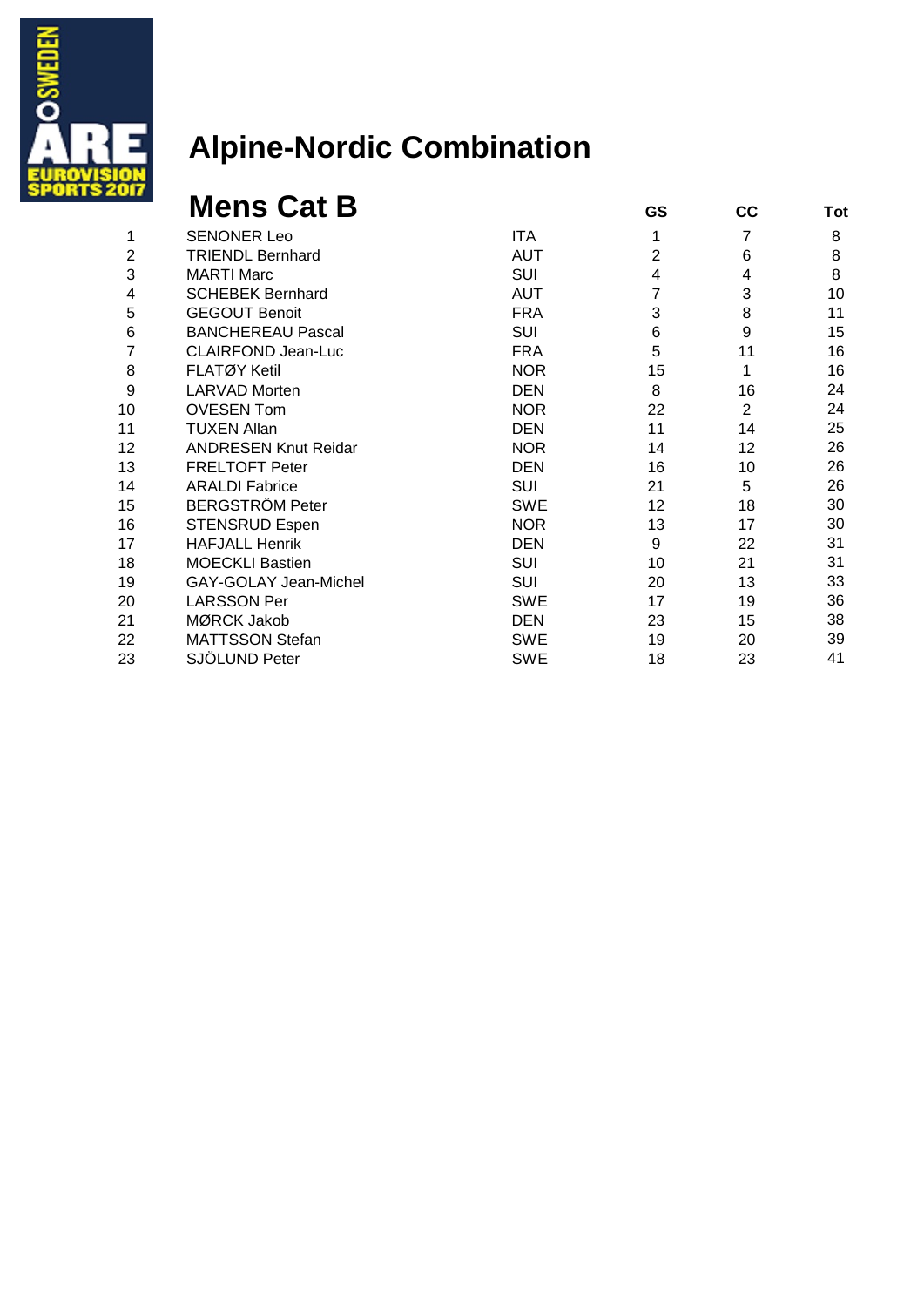

|    | <b>Mens Cat C</b>       |            | GS             | СC | Tot |
|----|-------------------------|------------|----------------|----|-----|
| 1  | <b>NUNDAL Are</b>       | SWE        | $\overline{2}$ | 5  | 7   |
| 2  | KJETSÅ Sigtor           | <b>NOR</b> | 3              | 4  | 7   |
| 3  | <b>FISCHER Günther</b>  | <b>GER</b> |                | 10 | 11  |
| 4  | <b>JØSSING Helge</b>    | <b>NOR</b> | 5              | 9  | 14  |
| 5  | <b>KJÆRSGAARD Ole</b>   | <b>NOR</b> | 14             | 1  | 15  |
| 6  | <b>KRAUSE Hartmut</b>   | <b>GER</b> | 4              | 12 | 16  |
|    | <b>CATEAU Jean-Paul</b> | SUI        | 10             | 6  | 16  |
| 8  | <b>BRUNNER Peter</b>    | <b>AUT</b> | 6              | 11 | 17  |
| 9  | <b>STANG Frode</b>      | <b>NOR</b> | 16             | 2  | 18  |
| 10 | <b>VIRY Jean-Pierre</b> | <b>FRA</b> | 11             | 8  | 19  |
| 11 | <b>BRISSON Eric</b>     | <b>FRA</b> | 7              | 13 | 20  |
| 12 | <b>ROBIN Yves</b>       | SUI        | 8              | 15 | 23  |
| 13 | <b>SEIFERT Holger</b>   | <b>GER</b> | 17             | 7  | 24  |
| 14 | <b>NYKVIST Rolf</b>     | SWE        | 13             | 14 | 27  |
| 15 | <b>KLEMM Ralf</b>       | GER        | 9              | 19 | 28  |
| 16 | <b>BECKER Thomas</b>    | GER        | 12             | 17 | 29  |
| 17 | HÄGER Pär               | <b>SWE</b> | 15             | 18 | 33  |
| 18 | <b>ELMQUIST Torsten</b> | <b>DEN</b> | 18             | 16 | 34  |
| 19 | <b>FORDAL Jon Annar</b> | <b>NOR</b> | 19             | 3  | 22  |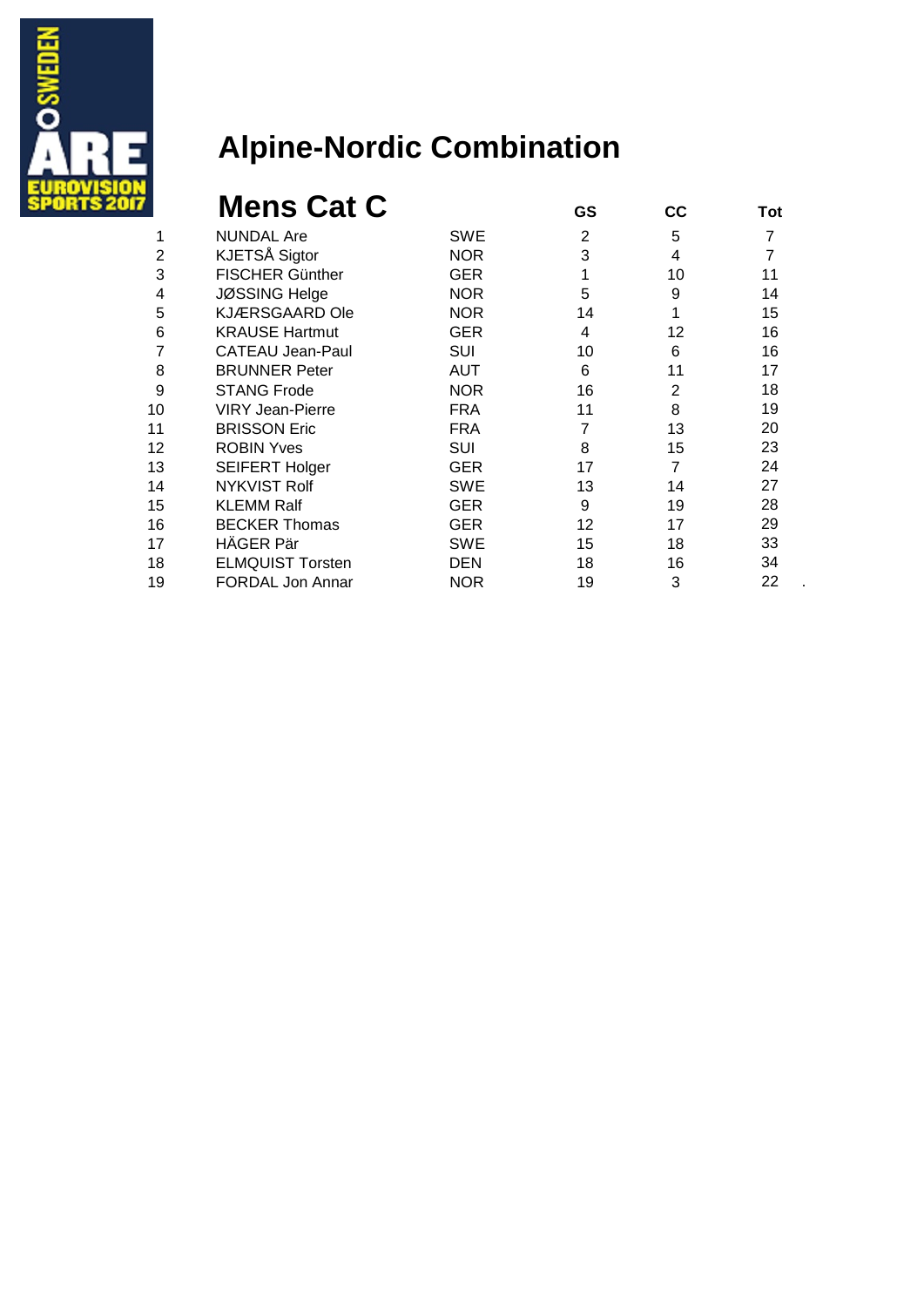

#### **Womens Cat A GS CC** Tot

|    | <b>TESTUZ Laure</b>        | <b>SUI</b> |    |    |    |
|----|----------------------------|------------|----|----|----|
|    | <b>GRUNIG Karin</b>        | SUI        |    |    |    |
|    | <b>MACAIRE Lauriane</b>    | <b>SUI</b> | 2  | 5  |    |
|    | <b>FAYOLLE Clémentine</b>  | <b>FRA</b> | 5  | 6  |    |
| 5  | PALAMARA Lydie             | SUI        | 12 |    | 13 |
| 6  | <b>TAURISSON Claire</b>    | SUI        | 10 |    | 14 |
|    | <b>CORDIER Antonie</b>     | <b>SWE</b> | 6  | 10 | 16 |
| 8  | <b>THINE Pascale</b>       | <b>FRA</b> |    | 9  | 16 |
| 9  | <b>HELLAND Margret</b>     | <b>NOR</b> | 9  | 8  | 17 |
| 10 | <b>ZIMMERMANN Delphine</b> | SUI        |    | 14 | 18 |
| 11 | <b>OLOFSSON Terese</b>     | <b>SWE</b> | 8  | 11 | 19 |
| 12 | <b>MANCEAU Lucie</b>       | <b>SUI</b> | 14 |    | 21 |
| 13 | <b>TYMOWSKI Alenka</b>     | SUI        | 11 | 13 | 24 |
| 14 | <b>WEHRLI Anouk</b>        | SUI        | 13 | 12 | 25 |
|    |                            |            |    |    |    |

.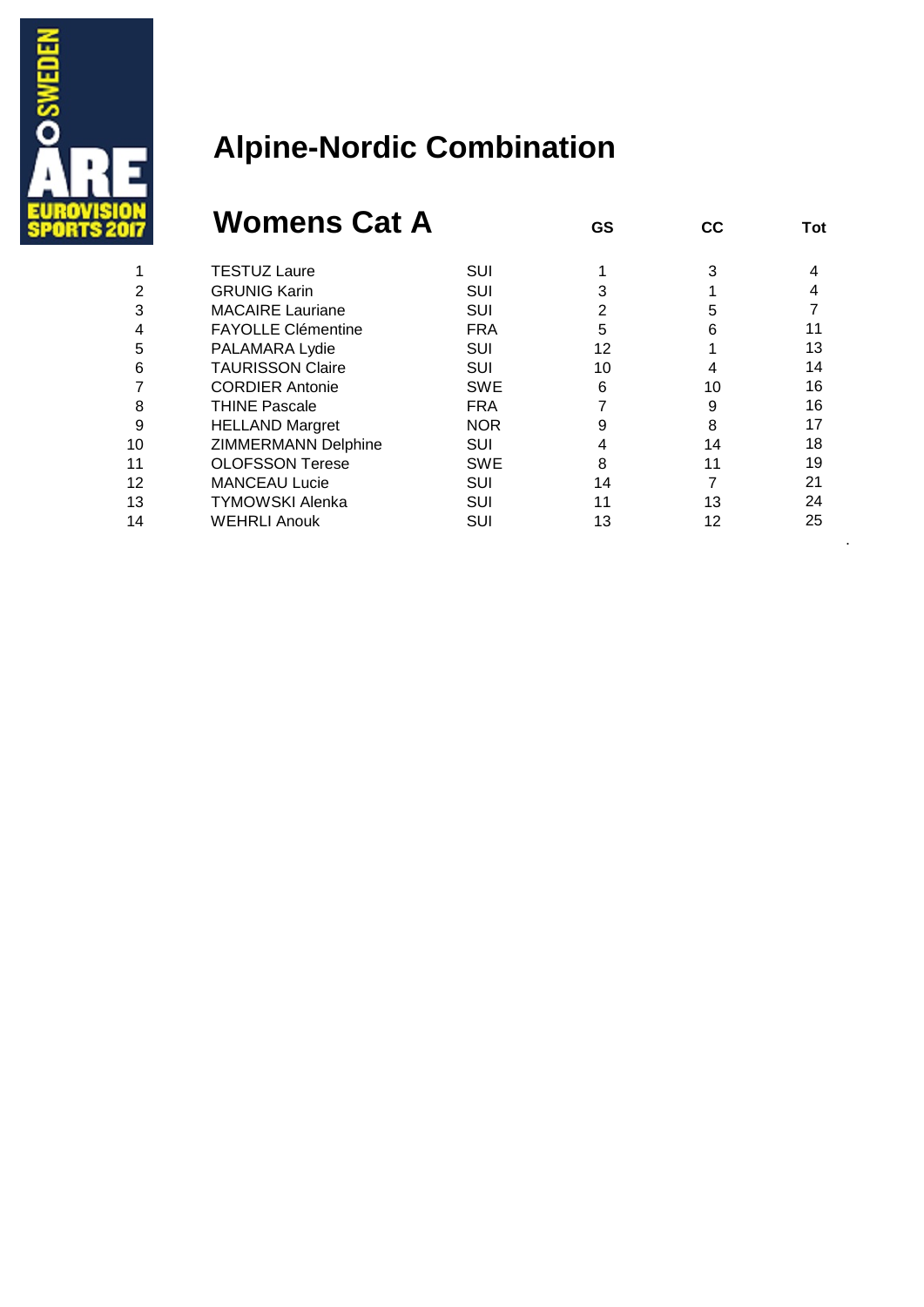

|    | <b>Womens Cat B</b>         |            | GS | <b>CC</b> | Tot |
|----|-----------------------------|------------|----|-----------|-----|
|    | <b>ONSTAD Tulla</b>         | <b>NOR</b> |    |           | 2   |
| 2  | <b>VIVARES Sabine</b>       | <b>FRA</b> |    | 2         | 6   |
| 3  | <b>MOLINDER Pia</b>         | <b>SWE</b> |    |           |     |
| 4  | <b>TURNER Imke</b>          | <b>GER</b> | 5  | 5         | 10  |
| 5  | DOMÉNÉGO Nathalie           | <b>FRA</b> |    | 9         | 11  |
| 6  | <b>SÆLLMANN Siv Kristin</b> | <b>NOR</b> | 8  | 3         | 11  |
|    | NITZSCHKE Sabine            | <b>GER</b> | 6  |           | 13  |
| 8  | <b>GRANN Nina</b>           | <b>NOR</b> |    | 6         | 13  |
| 9  | <b>BITTMANN Annette</b>     | <b>GER</b> | 10 | 8         | 18  |
| 10 | <b>MATHEZ Catherine</b>     | <b>SUI</b> | 9  | 10        | 19  |
| 11 | <b>PRAG Lise</b>            | DEN        |    |           | 22  |
|    |                             |            |    |           |     |

.